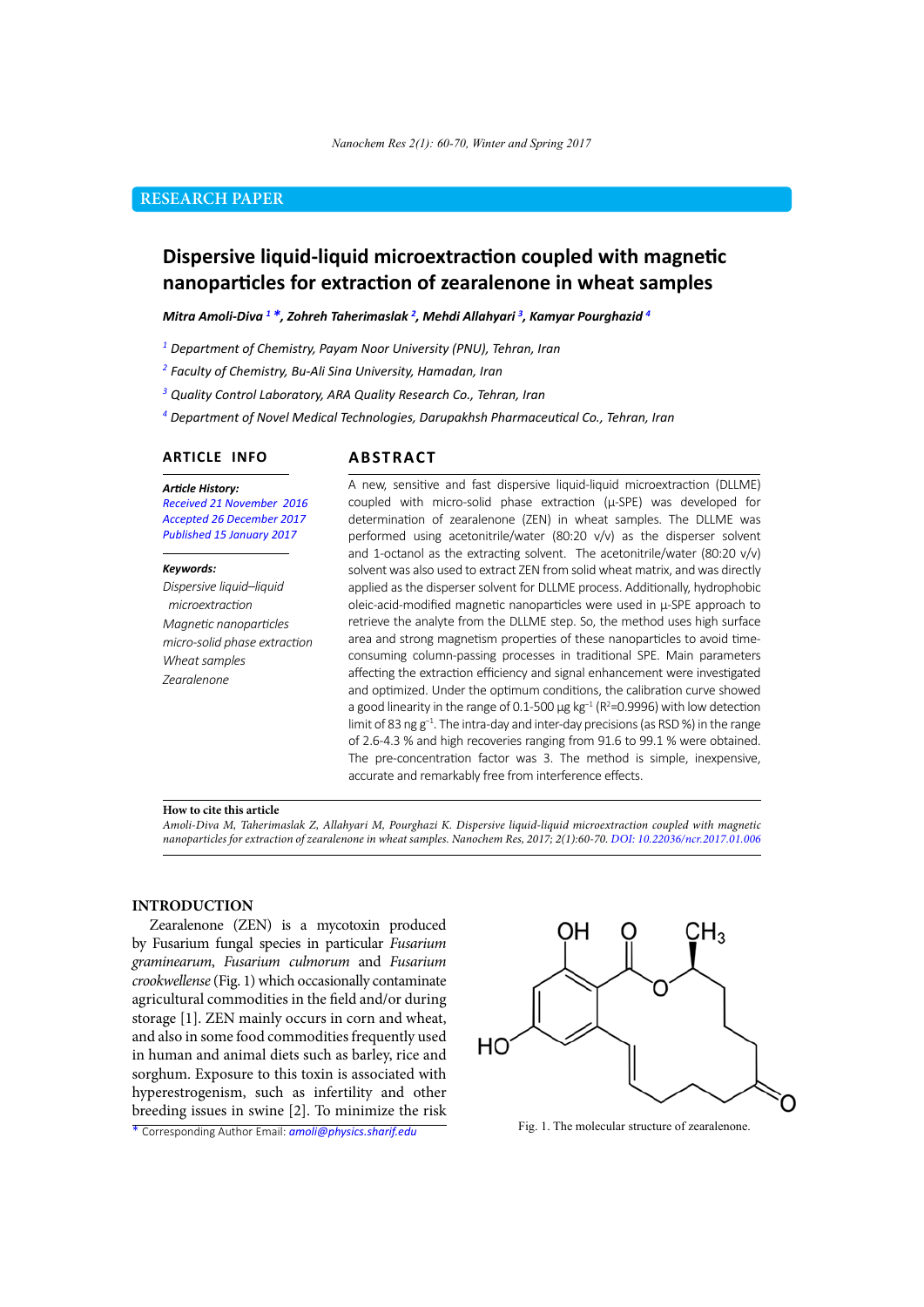to humans and animals, the European Community Legislation has limited the concentration of ZEN at 20 and 100  $\mu$ g kg<sup>-1</sup> for cereal-based food intended for consumption by young children and infants and by adults, respectively [3]. Several analytical methods have been reported for determination of ZEN in different matrices, such as thin-layer chromatography (TLC) [4], enzymelinked immunosorbent assay (ELISA) [5], highperformance liquid chromatography (HPLC) with different detection systems including fluorescence detection (FD) [6, 7], diode array detection (DAD) [8], and evaporative laser scattering detector (HPLC– ELSD) [2], ultra-performance liquid chromatography tandem mass spectrometry (UPLC-MS/MS) [9], high-performance liquid chromatography coupled with an molecularly imprinted optosensing material (MIOM) [10], and fluorescence resonance energy transfer (FRET) immunoassay [11]. Although some of these methods have shown good performances in terms of accuracy, precision, sensitivity and reproducibility, they are complicated, expensive and time-consuming techniques requiring involvement of skilled personnel. Thus, development of a simple, accurate and sensitive analytical technique for routine analysis of ZEN is desirable. Spectrofluorimetry can be considered as a valuable method because of its simplicity, sensitivity, relative selectivity, low cost, and less analysis time [12, 13]. Additionally, food matrices are often complex and determination of ZEN in real samples requires a pretreatment step for analyte enrichment and cleanup before analysis. Various pretreatment methods have been reported for extraction and clean-up of ZEN such as liquid-liquid microextraction [14] and solid phase extraction (SPE) using  $C_{18}$  cartridge [15], molecular imprinting polymer (MIP) [6, 16], and immunoaffinity column (IAC) [17]. IAC is the most common clean-up tool allowing a selective separation of analyte from a complex matrix [13]. However, IAC has some important disadvantages such as being time-consuming, not recyclable, relatively expensive, tedious and limited shelf-life [18, 19].

Recently, dispersive liquid-liquid microextraction (DLLME) has been introduced as a single separation /preconcentration step which has many advantageous such as low solvent consumption, high preconcentration factor and low detection limit and found extensive applications as highlighted by several reviews [20-22]. The conventional DLLME with high density solvent is based on a ternary component solvent system in which an appropriate mixture of extracting

and disperser solvents is rapidly injected into the aqueous sample. The extracting solvent is dispersed into the aqueous phase and target analytes were extracted into the fine droplets of extracting solvent [23]. After that, centrifugation is applied to sediment it from water samples. Then, the extracting solvent containing the analytes is withdrawn using a syringe and subjected to the instrumental analysis. However, this approach is restricted to the use of highly dense organic solvents (denser than water) which are known as toxic and non-environment-friendly solvents. Also, these solvents are limited to chlorinated solvents such as chlorobenzene, chloroform, tetrachloromethane and tetrachloroethane which limit wide applicability of DLLME. Therefore, DLLME with a low-density organic solvent, as an extractant, was developed to overcome these disadvantages [24, 25]. However, the method still requires additional processing steps apart from the mandatory centrifugation, including refrigeration to freeze the organic solvent, its manually retrieving to let it thaw, and the use of additional materials and apparatus such as surfactants or conical-bottom test tubes [26].To overcome these drawbacks, DLLME coupled with µ-SPE (DLLMEµ-SPE) has been introduced for the determination of some analytes such as metal chelates, polycyclic aromatic hydrocarbons and 4-nonylphenol [27] or triazine herbicides from water sample [28].

 Considering the importance of zearalenone in endangering human health and that wheat is the most widely consumed grain in many countries, the amount of zearalenone in wheat samples is investigated in this study.

In this study, a DLLME procedure using 1-octanol as the extraction solvent was applied to extract ZEN from the sample and a µ-SPE using hydrophobic oleic-acid-modified  $Fe<sub>3</sub>O<sub>4</sub>$  nanoparticles as the adsorbent was applied to retrieve the analytecontaining extracting solvent for the fast extraction of ZEN. Since 1-octanol is a large alcohol with a nonpolar hydrophobic chain, a hydrophobic interaction can occur between the solvent and the hydrophobic nanoparticles leading to a rapid partitioning of analyte on the surface of magnetic nanoparticles (MNPs). Separation was quickly carried out applying an external magnetic field that overcome the need for centrifugation, refrigeration to freeze, and manual collection of extractant or specialized apparatus. Then, a surfactant enhanced spectrofluorimetric determination based on the use of Triton X-100 micelle formation that was used for determination of ZEN. All the experimental parameters affecting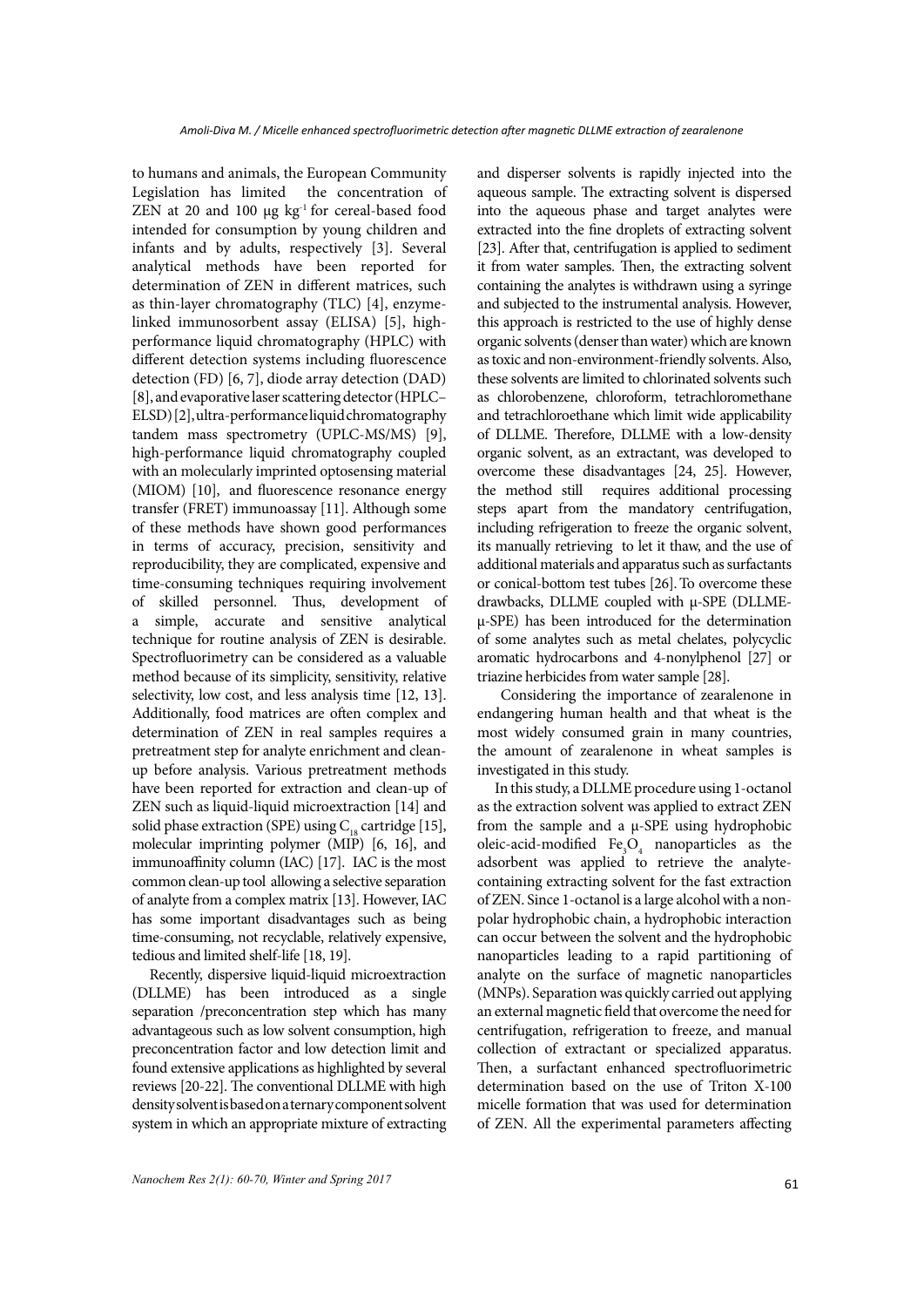the two-step extraction procedure were investigated in details and the analytical characteristics of the method were evaluated. The method was successfully applied for determination of ZEN in wheat samples.

# **EXPERIMENTAL**

# *Standards and materials*

The standard solution of ZEN (10 mg L−1 in acetonitrile) and all HPLC-grade solvents such as acetone ( $Me<sub>2</sub>CO$ ), acetonitrile (MeCN), dichloromethane  $(CH_2Cl_2)$ , methanol (MeOH), ethanol (EtOH), ethyl acetate  $(C_4H_8O_2)$ , toluene  $(C_6H_5\text{-}CH_3)$ , 1-heptanol  $(C_7H_{16}O)$ , 1-octanol  $(C_8H_{18}O)$ , 2-ethylhexanol  $(C_8H_{18}O)$ , diethyl ether  $((C_2H_5)_2O)$ , and trichloroethane  $(CHCl_3)$  were purchased from Sigma-Aldrich (St. Louis, MO, USA). Iron (III) chloride hexahydrate (FeCl<sub>3</sub>.6H<sub>2</sub>O), Iron (II) chloride tetrahydrate (FeCl<sub>2</sub>.4H<sub>2</sub>O), sodium dodecyl sulfate (SDS), Triton X-100, hexadecyltrimethylammonium bromide (CTAB), oleic acid and other used chemicals were supplied by Merck (Darmstadt, Germany). Deionized water was used throughout the experiments.

As safety notes, all used laboratory glassware was treated with an aqueous solution of sodium hypochlorite (5%) before discarding to minimize health risks due to ZEN contamination.

#### *Instrumentation*

A Varian Cary Eclipse fluorescence spectrophotometer (Palo Alto, CA, USA) equipped with a xenon lamp was used for fluorescence spectra recording of ZEN with scan rate of 1200 nm min-<sup>1</sup>. All measurements were performed using 10 mm quartz microcells at room temperature and spectra recording was carried out with slit widths of 5 nm. The excitation and emission wavelengths were 315 and 465 nm, respectively. The modified magnetic nanoparticles were characterized by a Hitachi H-800 (Tokyo, Japan) transmission electron microscope (TEM). Chemical interactions were studied using a Perkin Elmer Spectrum one Bv5.3.0 FT-IR spectrometer (Waltham, Massachusetts, US) in the range of 400-4000 cm-1 with KBr pellets. A Labinco BV L46 Vortex mixer (Breda, Netherlands) was used to mix and accelerate the reactions between reagents.

### *Synthesis of oleic-acid-modified MNPs*

The  $Fe<sub>3</sub>O<sub>4</sub>$  nanoparticles were prepared via a simple chemical co-precipitation method as previously reported [29] with slight modifications.

FeCl<sub>3</sub>.6H<sub>2</sub>O (5. 8 g) and FeCl<sub>2</sub>.4H<sub>2</sub>O (2.1 g) were dissolved in 100 mL deionized water under nitrogen atmosphere with vigorous stirring at 85 °C. Then, 20 mL of aqueous ammonia solution (25% w/w) was added to the solution. The color of bulk solution changed from orange to black immediately. The magnetic precipitate was washed twice with deionized water and once with 0.02 mol L−1 sodium chloride solution. Then, oleic acid (1.0 g) was introduced and the reaction was kept at 80 ºC for 3 h. Finally, the suspension was cooled to room temperature. The resulting nanoparticles were washed with deionized water (5×100 mL) and separated from the solution with the help of an external magnet. The oleic-acid-modified magnetite nanoparticles were stored in deionized water at a concentration of 80 mg mL−1.

### *Real sample pretreatment*

Wheat samples were purchased from a local market in Tehran (Iran) and stored at 4 °C until being used. For analysis, the samples were weighed and grinded to powder with a blender. Then, 25 g of thoroughly homogenized powder samples were extracted with 100 mL of a mixture of MeCN/ $\rm H_2O$ (80:20, v/v) at high speed for 3 min. The extracts were filtered using a filter paper (Whatman No. 44) and then, directly processed (as the disperser solvent) by DLLME.

### *Analytical procedure*

320 µL of 1-octanol was added to 3 mL of MeCN/H<sub>2</sub>O (80:20, v/v) containing analyte, and the mixture was rapidly injected into a conical bottom vial containing 15 mL of deionized water. Then, the vial was sealed and swirled on a vortex agitator at 3500 rpm for 1 min (equilibration time). After that, 500  $\mu$ L of the adsorbent (containing 40 mg of MNPs) were quickly added to the vial. The solution was vortexed for 3 min to facilitate interaction of organic solvent containing target analyte to the surface of oleic-acid-modified MNPs. Then, the magnetic adsorbent was collected using an external magnet and supernatant was removed. The analyte was eluted from the adsorbent by addition of 1 mL of MeCN for 4 min. After desorption, the eluent was separated by decantation and evaporated to dryness under nitrogen gas flow at room temperature. The dry residue was dissolved in 1 mL of 20 mM Triton X-100 in 0.1 M sodium phosphate buffer (pH 4), incubated for 5 min and used for taking fluorescence spectra.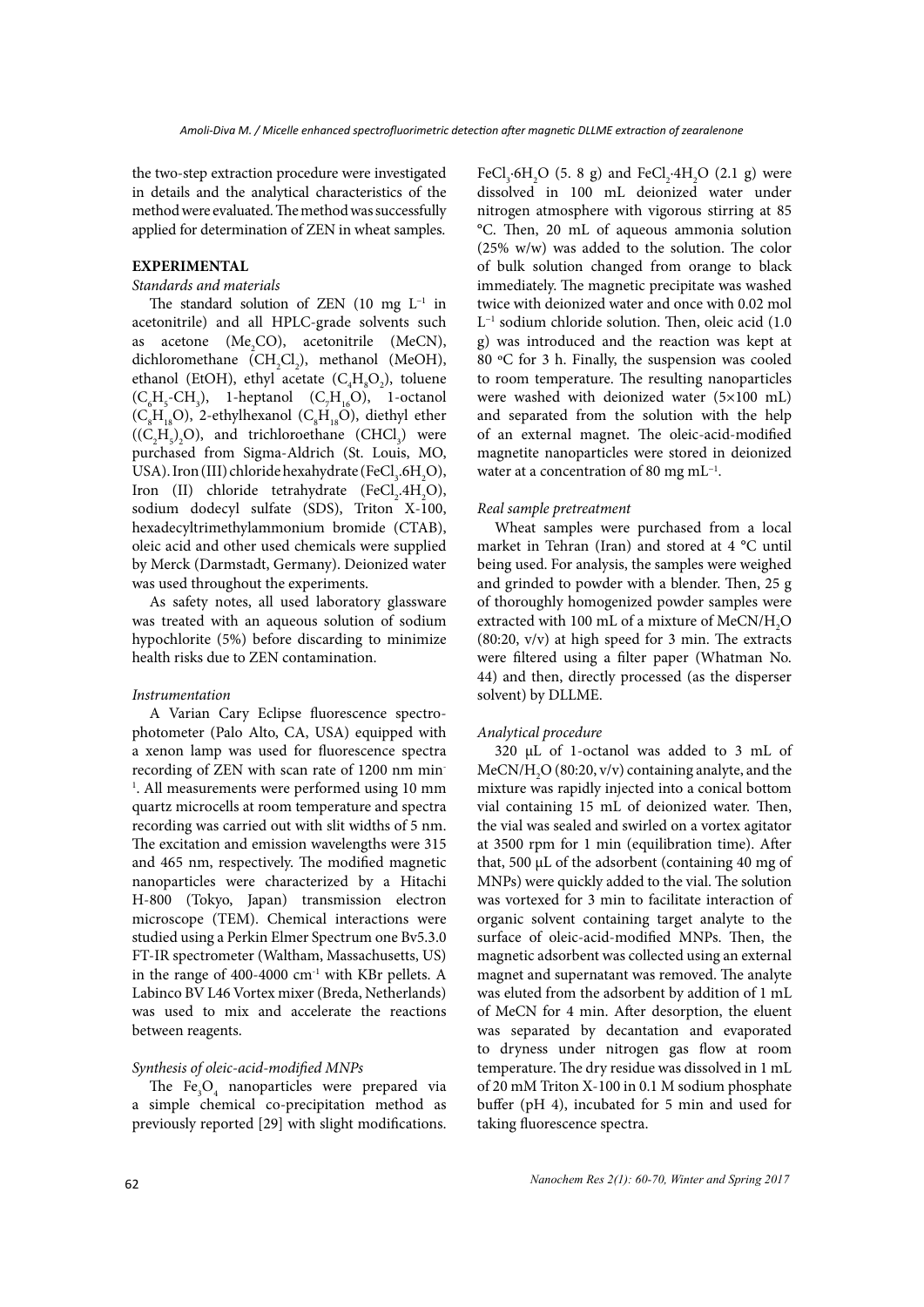### **RESULTS AND DISCUSSION**

*Characterization of the adsorbent*

The size and morphology of oleic-acid-modified Fe3 O4 nanoparticles were characterized by TEM images. As can be seen in Fig. 2, the modified nanoparticles had a uniform size distribution and most of the particles are quasi-spherical in shape with a mean diameter of approximately 10 $\pm$ 1.2 nm. Chemical interaction between Fe<sub>3</sub>O<sub>4</sub> nanoparticles and oleic acid was characterized by FT-IR spectroscopy. As can be seen in Fig. 3, the characteristic peak of  $\text{Fe}_3\text{O}_4$  nanoparticles can be observed as a strong absorption band at 583



Fig. 2. TEM image of oleic-acid-modified MNPs.

cm−1 corresponding to the Fe-O band of the bulk magnetite. This band can be observed in oleicacid-modified MNPs spectrum too. The two sharp bands at 2923 and 2853 cm<sup>-1</sup> were attributed to the asymmetric  $\text{CH}_\text{2}$  stretch and the symmetric  $\text{CH}_\text{2}$ stretch, respectively. It is worth noting that the C=O stretch band of the carboxyl group, which generally appears at  $1700-1750$  cm<sup>-1</sup> was absent in the curve (b), spectrum of the oleic-acid-modified MNPs and there appeared two new bands at 1541 and 1630 cm<sup>-1</sup>, which were characteristic of asymmetric ν*as* (COO-) and symmetric ν*<sup>s</sup>* (COO-) stretch, instead. These results reveal that oleic acid has been chemisorbed onto the  $Fe<sub>3</sub>O<sub>4</sub>$ nanoparticles as a carboxylate and its hydrocarbon tail is free to interact with analyte containing 1-octanol solvent.

#### *Signal enhancement conditions*

The fluorescence properties of ZEN are sensitive to the environment of toxin, and are modulated by solvent, pH, and water quenching phenomena. In fact, these properties enabled the development of more selective detection methods. For example, using surfactant in mycotoxin environment enables it to enhance its fluorescence intensity under certain conditions. Surfactants used for this study were selected based on their broad range of properties



Fig. 3. FT-IR spectra of MNPs (a) and oleic-acid-modified MNPs (b).

<sup>63</sup> *Nanochem Res 2(1): 60-70, Winter and Spring 2017*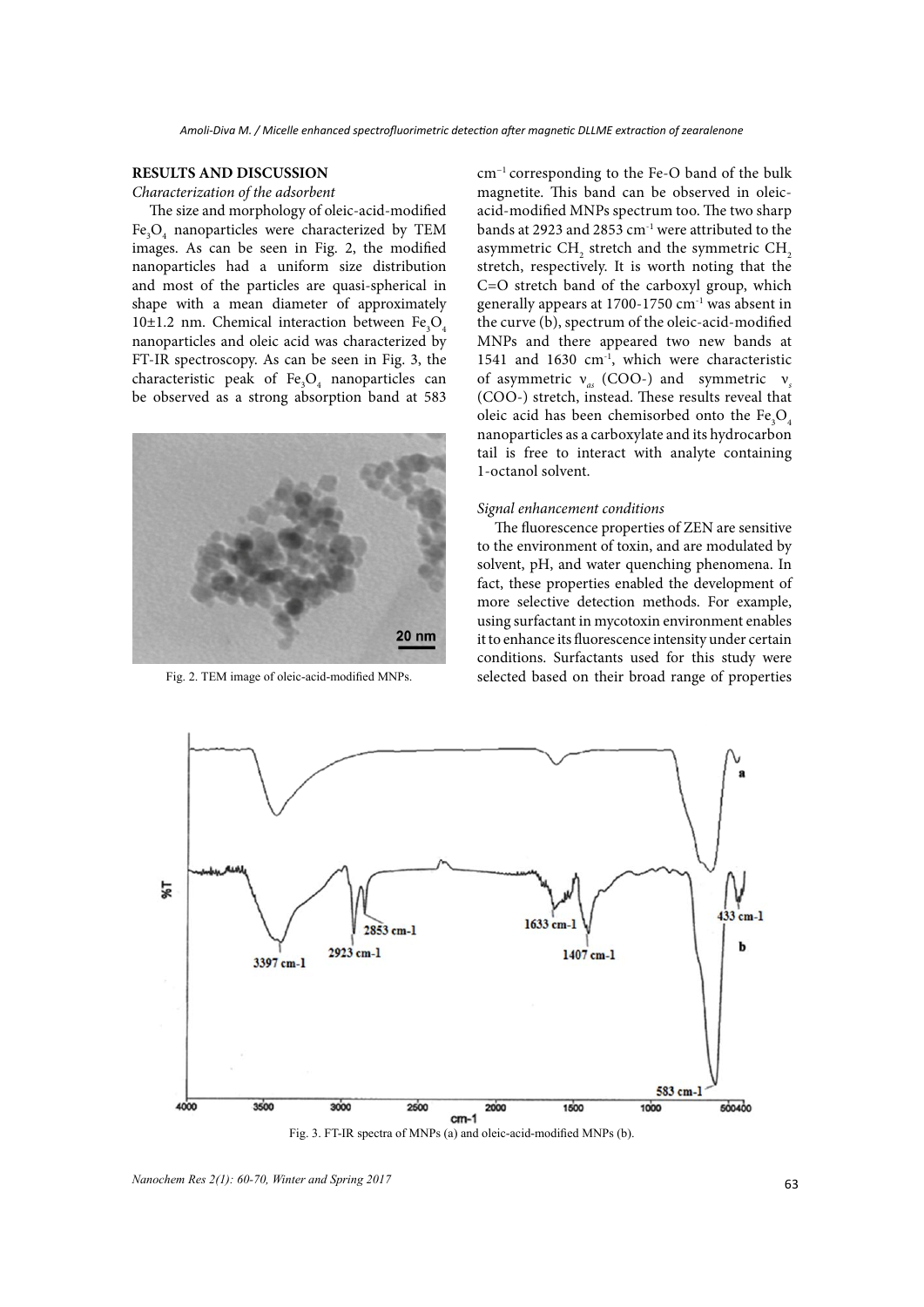and applications (such as their micelle formation behavior and charge) including ionic surfactants (anionic SDS and cationic CTAB) and the non-ionic Triton X-100. The emission spectra for ZEN in SDS, CTAB, and Trition X-100 are shown in Fig. 4. As can be seen, the non-ionic Triton X-100 and cationic CTAB provide significantly greater enhancement of fluorescence intensity of ZEN over SDS. In fact, the tail lengths of CTAB and Triton X-100 are significantly larger than SDS and the extent to which SDS micelles can encapsulate ZEN may be lower [1]. So, the larger micelles formed by CTAB and Triton X-100 can provide a better environment to encapsulate and restrict the intramolecular rotation of ZEN to boost emission. Furthermore, the effect of surfactant concentration on the fluorescence emission intensity of ZEN was studied in the range of 0.5-50 mM. The experimental results showed a significant fluorescence enhancement with increasing in surfactant concentration and reached the maximum in 20 mM which is above the critical micellar concentration (CMC) value of 2 mM for Triton X-100. In addition, the effect of pH on the fluorescence intensity of ZEN in the presence of surfactant was investigated in 0.1 M sodium phosphate buffer in the range of 2-8. The results (Fig. 5) reveal that ZEN in the presence of Triton X-100 exhibits a great fluorescence intensity enhancement even at high pH. It is interesting because other compound such as β-cyclodextrin which previously used for enhancing fluorescence signal of ZEN, quenched by high [30].



**WAVELGEE (ITHERET)**<br>Fig. 4. Effect of surfactant type on the fluorescence intensity of ZEN. Conditions: dispersing solvent, 3 mL of MeCN/ water (80:20 v/v); extraction solvent, 320 µL of 1-octanol; water volume, 15 mL, equilibration time, 60 s, adsorbent amount, 40 mg; adsorption time, 3 min; desorption time, 4 min, desorption solvent volume and type, 1 mL of MeCN.



**Fig. 5**  amount, 40 mg; adsorption time, 3 min; desorption time, 4 min, desorption solvent volume and type, 1 mL of MeCN.Fig. 5. Effect of pH on the fluorescence intensity of ZEN. Conditions: dispersive solvent, 3 mL of MeCN/water (80:20 v/v); extraction solvent, 320 µL of 1-octanol; water volume, 15 mL, equilibration time, 60 s, adsorbent

*Nanochem Res 2(1): 60-70, Winter and Spring 2017*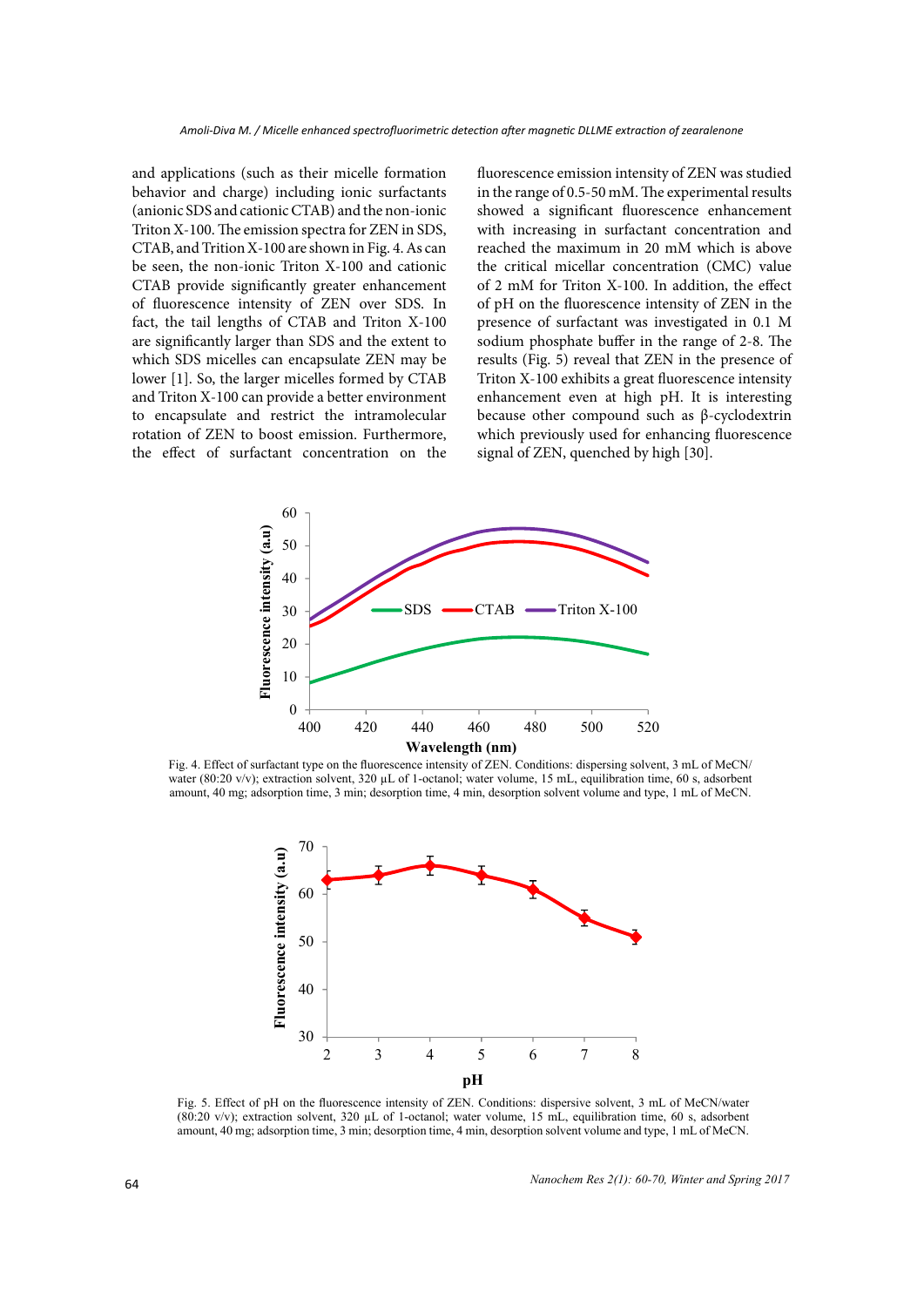# *Optimization of the DLLME procedure Selection of dispersing solvent*

The solvent used to primary extract the analyte from solid matrix must then act as disperser solvent in DLLME process. Therefore, its selection must take into account both the properties required for analyte extraction from solid sample matrix and DLLME dispersant [31]. Generally, an aqueous mixture of MeCN is applied for extraction of ZEN from food samples in the literature [6, 10]. On the other hand, Me<sub>2</sub>CO, MeCN and MeOH are the commonly used disperser solvents in DLLME method. Thus, the applicability of several solvents, including  $Me<sub>2</sub>CO$ , MeOH, MeCN, EtOH, MeOH/water (80:20 v/v) and MeCN/water (80:20 v/v) was investigated in the preliminary experiments. The results revealed that the extraction efficiency achieved by MeCN/water (80:20 v/v) is higher than that for the other solvents (Fig. 6) and therefore, it was selected to act as both the extraction solvent for ZEN from wheat samples and as disperser solvent in DLLME for subsequent experiments.

Furthermore, the effect of disperser solvent

volume on ZEN recovery was investigated in the range of 1-5 mL. The obtained results revealed that the extraction efficiency increases with increasing the volume of MeCN/water (80:20 v/v) up to 3 mL and then, decreases due to the increase in solubility of ZEN in aqueous phase and decrease in the distribution ratio. Accordingly, further studies were performed using 3 mL of MeCN/water (80:20 v/v).

#### *Selection of extracting solvent*

Selection of a suitable extracting solvent has great influence on optimization of DLLME process. In the present study, an extracting solvent should have several characteristics, such as good emulsification efficiency in the aqueous sample, high affinity for compounds of interest, low solubility in water, low density and low vapor pressure to prevent loss during agitation. Thus, the applicability of several low-density organic solvents, including ethyl acetate, toluene, 1-heptanol, 1-octanol, and 2-ethylhexanol were investigated in the preliminary experiments. A stable cloudy solution with good extraction efficiency was obtained with 1-octanol (Fig. 7).



**Dispersing solvent**

**Fig. 6**  time, 3 min; desorption time, 4 min, desorption solvent volume and type, 1 mL of MeCN. Fig. 6. Effect of dispersing solvent on the recovery of ZEN. Conditions: extraction solvent, 320 µL of 1-octanol; water volume, 15 mL, equilibration time, 60 s, adsorbent amount, 40 mg; adsorption



**Fig. 7**  adsorption time, 3 min; desorption time, 4 min, desorption solvent volume and type, 1 mL of MeCN. Fig. 7. Effect of extracting solvent on the recovery of ZEN. Conditions: dispersive solvent, 3 mL of MeCN/water (80:20 v/v); water volume, 15 mL, equilibration time, 60 s, adsorbent amount, 40 mg;

65 *Nanochem Res 2(1): 60-70, Winter and Spring 2017*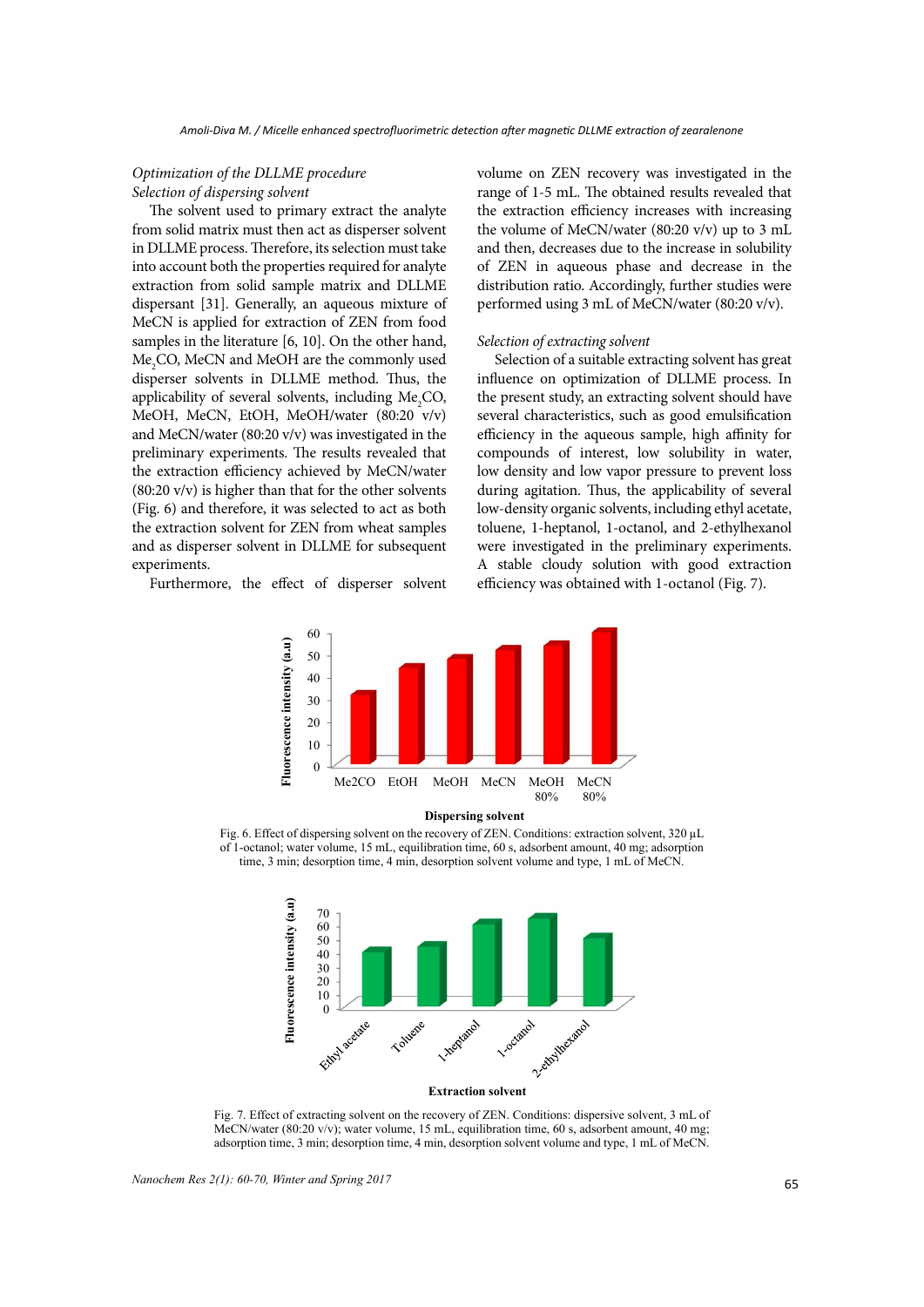The volume of extracting solvent is an important parameter which can affect the formation of cloudy state and efficiency of the extraction process. So, the effect of 1-octanol volume on the extraction of ZEN was investigated in the range of 250–350 μL. The results revealed that the fluorescence intensity of ZEN increases with increasing 1-octanol volume in the range of 250 to 320 μL. Decreasing in intensity with increasing in solvent volume above 320 μL is due to the dilution effects and decreasing in intensity in lower volume is due to the dissolution of organic phase in aqueous media. Therefore, 320 μL was selected as an optimum volume for further studies.

### *Effect of salt addition*

Addition of salt to the sample may have several effects on the extraction efficiency of the analyte. Generally, salt addition can decrease solubility of target analyte in aqueous phase and promote analyte transfer toward the organic phase and thus improve the extraction efficiency (salting-out effect) [23]. Additionally , salt addition increases viscosity and density of the solution leading to reduce the efficiency of emulsification phenomenon due to lower solubility of extracting solvent in aqueous phase [32]. In this study, the effect of salt addition on the extraction efficiency of ZEN was investigated by addition of different amounts of NaCl (0-5 % w/v) to the samples. The results showed that the extraction efficiency of ZEN is not affected by the presence of NaCl in the range of 0-5 % w/v. Thus, the experiments were carried out without adding salts.

# *Effect of water volume*

The analyte recovery was also affected by the water volume used in DLLME because it can influence the solubility of ZEN in the aqueous phase. The effect of water volume on the extraction efficiency of ZEN was investigated using different volumes in the range of 3-25 mL. The results indicated that the extraction efficiency is constant in the range of 5-18 mL. On the basis of the results, 15 mL was selected for the subsequent experiments.

## *Effect of equilibration time*

The equilibration time is defined as the interval time from the occurrence of the cloudy state and just before addition of the hydrophobic magnetic nanoparticles. Equilibration time was investigated in the range of 0–300 s maintaining the rotational speed at the maximum level (3500 rpm) to

maximize the energy transfer and reduce the mixing time. The results showed that the intensity of fluorescence signal versus extraction time is not affected remarkably and the mass transfer from sample solution to extracting solvent is very fast. Thus, the minimum time of 60 s was selected for the subsequent experiments.

# *Optimization of magnetic μ-SPE procedure Effect of MNPs amount and adsorption time*

The amount of hydrophobic MNPs is a key parameter to accomplish quantitative removal of the extraction solvent containing ZEN in DLLME. Thus, different amounts of oleic-acid-modified  $\text{Fe}_{3}\text{O}_{4}$  were investigated in the range of 10-100 mg. The results showed that the extraction efficiency increases with increasing the amounts of adsorbent up to 40 mg and then levels off. Therefore, 40 mg was selected for the further experiments.

To realize the effect of adsorption time on the recovery of the analyte, it was investigated in the range of 1-7 min. The experimental results indicated that 3 min is sufficient for achieving an appropriate adsorption of the analyte and using for the next experiments.

### *Desorption conditions*

An ideal elution solvent should be strong enough to elute all the target compounds from the sorbent. In this study, the effect of several organic solvents including Me<sub>2</sub>CO, EtOH, MeOH, MeCN and  $\mathrm{CHCl}_3$  on desorption efficiency of ZEN was investigated. As can be seen from Fig. 8, the best result was found for MeCN as the desorbing solvent.

Furthermore, the effect of desorbing solvent volume on the recovery of ZEN was investigated in the range of 0.5-5 mL and the maximum recovery was obtained with volumes higher than 1 mL. Therefore, 1 mL of acetonitrile was selected. In addition, the effect of desorption time was investigated in the range of 1-10 min. A duration time of 4 min was appeared to be sufficient for complete desorption. Since, modified nanoparticles can be easily and rapidly collected from the solution using an external magnetic field, the analysis time greatly reduces compared to the conventional SPE methods.

### *Selectivity studies*

The effect of interferences on the recovery of ZEN was studied by co-existing of other mycotoxins that may exist in cereal samples, including aflatoxins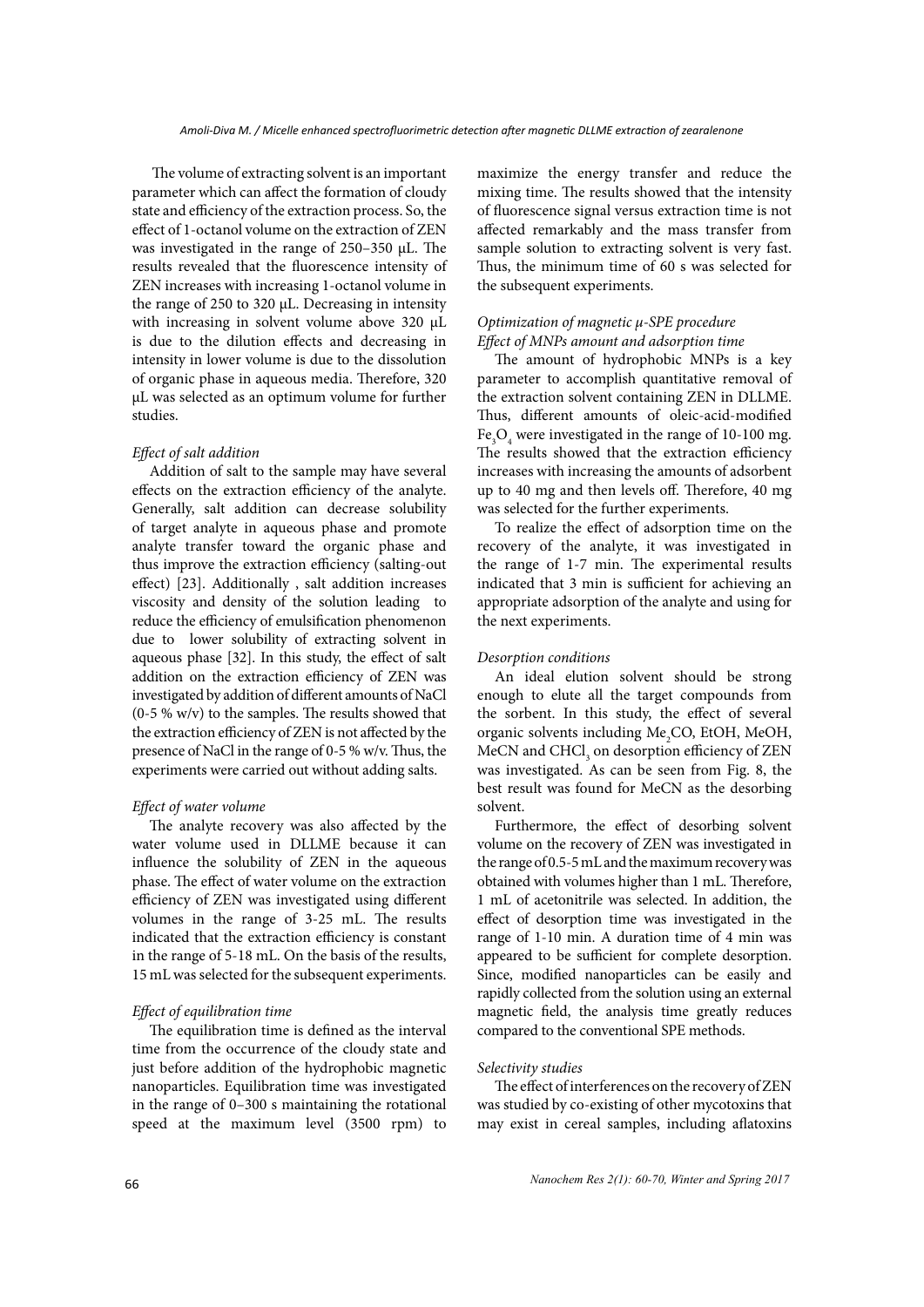$(B_1, B_2, G_1, \text{ and } G_2)$ , deoxynivalenol (DON), and ochratoxin (OTA) alone and in mixture under the optimum conditions. The obtained results (Table 1) revealed that ZEN recoveries are not significantly affected by the presence of the interferences, indicating good selectivity of the method for determination of ZEN in wheat samples.

### *Analytical parameters*

Under the optimum experimental conditions, the calibration curve was linear over the concentration range of 0.1-500  $\mu$ g Kg<sup>-1</sup> with R<sup>2</sup> of 0.9996. Solutions for the construction of calibration curve were prepared by spiking appropriate amounts of ZEN working solutions to the non-contaminated wheat sample and subjected to the proposed DLLME-µ-SPE procedure following the enhanced fluorescence measurements. The limit of detection (LOD=3.3 $S_b/m$ , where  $S_b$  is the standard deviation of ten replicate measurements of blank solution and *m* is the slope of the calibration curve) was found to be 83 ng g−1. The precision of the method was evaluated as RSD% through investigation

of intra-day and inter-day precisions. The intraday precision was evaluated using five replicates measurements of two spiked samples with the concentration of 5 and 50 μg Kg<sup>-1</sup> in the same day and the inter-day precision was evaluated using five replicate measurements of spiked samples at the same concentration levels in five consecutive days. The results, summarized in Table 2, indicate good precision of the proposed method. Adsorption capacity of the adsorbent was determined by the static method. For this purpose, 40 mg of hydrophobic adsorbent was equilibrated with 18 mL of solution containing dispersed analyte after DLLME step, at different concentration levels at the optimum conditions. After 10 min, the mixture was filtered and the supernatant were analyzed. The results showed that the amount of analyte adsorbed per unit mass of the adsorbent was increased linearly with concentration of ZEN and then was reached to a plateau value (adsorption capacity value), representing the saturation of active surface

Table 1. Effect of mycotoxins interferences on the extraction efficiency of 5  $\mu$ g kg<sup>-1</sup> of ZEN.

| Interference | Concentration<br>$(\mu$ g kg <sup>-1</sup> ) | $Recovery \pm RSD$ |
|--------------|----------------------------------------------|--------------------|
| Aflatoxin    | 10                                           | $93.7 \pm 1.9$     |
| <b>OTA</b>   | ╮                                            | $95.7 \pm 1.7$     |
| DON          | 50                                           | $97.1 \pm 2.4$     |
| Mixture      | Total                                        | $91.3 \pm 3.8$     |

Table 2. The characteristic data of the proposed method.

| Parameters                                             | value            |
|--------------------------------------------------------|------------------|
| Dynamic range ( $\mu$ g L <sup>-1</sup> )              | $0.1 - 500$      |
| Correlation coefficient $(R2)$                         | 0.9996           |
| Intra-day precision $(RSD\%, n=5)$                     | 3.9 <sup>a</sup> |
|                                                        | 2.6 <sup>b</sup> |
| Inter-day precision $(RSD\%, n=5)$                     | 43 <sup>a</sup>  |
|                                                        | $3.6^{b}$        |
| Limit of detection $(3.3S_b/m^c,$ ng L <sup>-1</sup> ) | 83               |

<sup>a</sup> For 5 µg L<sup>-1</sup> of ZEN; <sup>b</sup> For 50 µg L<sup>-1</sup> of ZEN c *S<sub>b</sub>* is the standard deviation for ten blank measurements and *m* is the slope of the calibration curve.



**Fig. 8** 60 s, adsorbent amount, 50 mg; adsorption time, 3 min; desorption time, 4 min, desorption solvent volume, 1 mL. Fig. 8 Effect of desorption solvent type on the recovery of ZEN. Conditions: dispersive solvent volume and type, 3 mL of MeCN/water (80:20 v/v), extraction solvent, 320 µL of 1-octanol, water volume, 15 mL, equilibration time,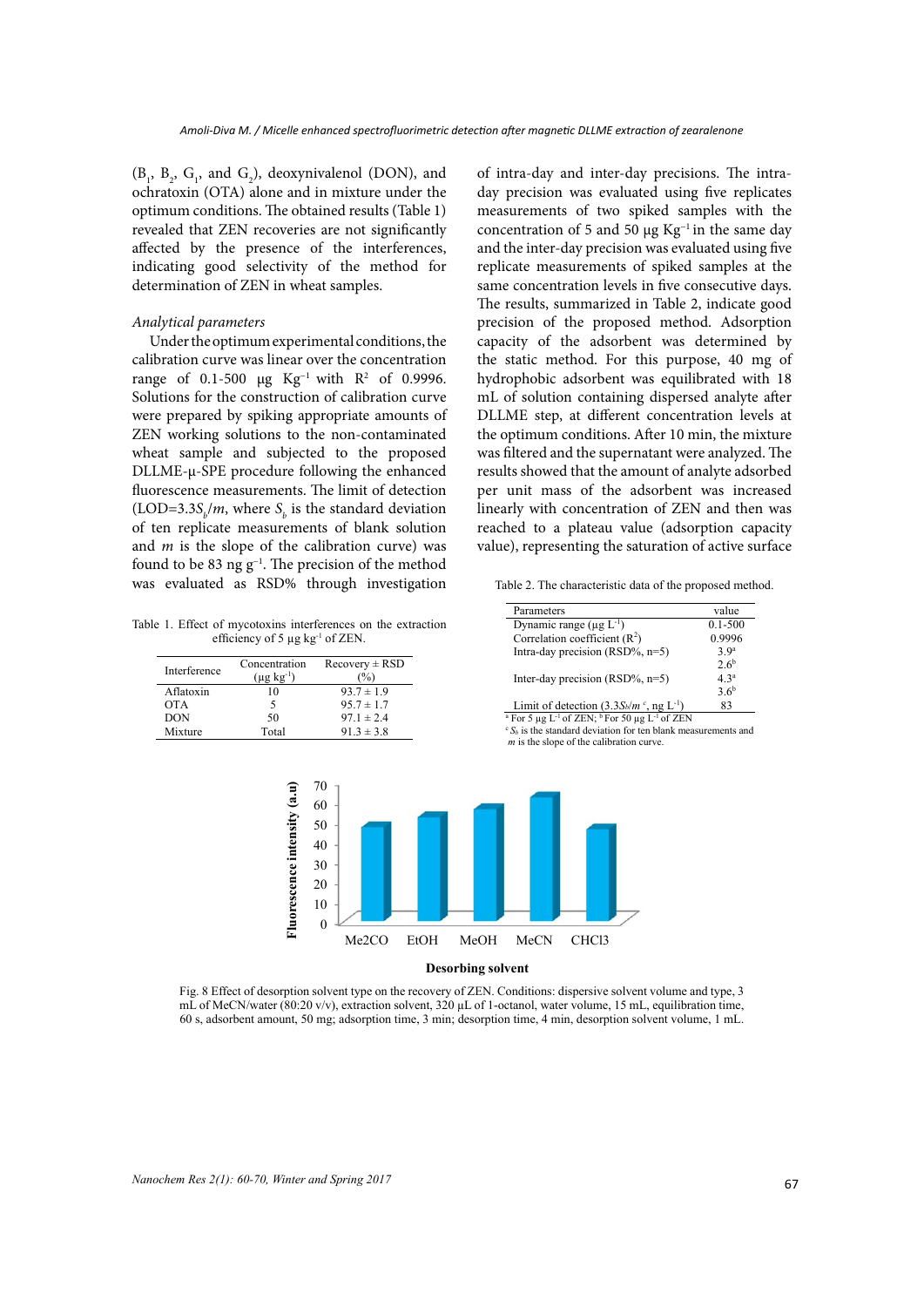of the hydrophobic adsorbent. The maximum adsorption capacity of the adsorbent for ZEN was found to be 573  $\mu$ g g<sup>-1</sup>.

#### *Real sample analysis*

To evaluate the applicability of the proposed method in real matrices, it was applied to the determination of ZEN in wheat samples. Recovery studies were carried out by spiking the samples with different amounts of ZEN. The obtained results (Table 3) showed that the recovery values were in the range of 91.6 to 99.1 %. The acceptable recoveries demonstrate that the matrix of wheat sample does not effect on the extraction efficiency. Further examination of accuracy was performed by comparison of the results obtained from the proposed method and the AOAC standard method (IAC-HPLC-FD) for determination of ZEN in two contaminated wheat samples. The results are summarized in Table 4. The statistical t-test analysis

of the results showed that there are no significant differences between data obtained by the two methods at 95% confidence level*.* Furthermore, a comparison of the analytical characteristics obtained by the proposed method and some other reported methods for determination of ZEN is presented in Table 5. As can be seen, the proposed method has distinct advantages in terms of low detection limit, wide linear range, ease of operation and simplicity.

### **CONCLUSION**

In this study, a two-step extraction technique, namely DLLME coupled magnetic nanoparticlesbased µ-SPE, followed by surfactant-enhanced spectrofluorimetric detection was developed for the extraction of ZEN in wheat samples. The proposed method demonstrates that an organic solvent with lower density than water can be used in DLLME without involving any additional

Table 3. Determination of ZEN in spiked wheat samples  $(n=3)$ .

| Sample                    | Spiked $(\mu g \text{ kg}^{-1})$ | Found $(\mu g \, kg^{-1})$ | Recovery $(\% )$         |
|---------------------------|----------------------------------|----------------------------|--------------------------|
| Sample 1                  | $\mathbf{0}$                     | ND <sup>a</sup>            |                          |
|                           | 10                               | $9.431 \pm 1.1$            | 94.3                     |
|                           | 50                               | $48.35 \pm 3.2$            | 96.7                     |
|                           | 300                              | $297.3 \pm 2.6$            | 99.1                     |
| Sample 2                  | $\boldsymbol{0}$                 | <b>ND</b>                  | $\overline{\phantom{a}}$ |
|                           | 10                               | $9.163 \pm 1.4$            | 91.6                     |
|                           | 50                               | $48.95 \pm 2.7$            | 97.9                     |
|                           | 300                              | $297.1 \pm 2.5$            | 99.0                     |
| Sample 3                  | $\boldsymbol{0}$                 | <b>ND</b>                  |                          |
|                           | 10                               | $9.22 \pm 1.2$             | 92.2                     |
|                           | 50                               | $46.94 \pm 1.9$            | 93.8                     |
|                           | 300                              | $295.5 \pm 2.1$            | 98.5                     |
| <sup>a</sup> Not detected |                                  |                            |                          |

contaminated wheat samples by the proposed and standard  $\overline{I}$ Table 4. Comparison of ZEN analyses (mean  $\pm$  SD, n=3) in IAC-HPLC-FD method.

| sample   | Proposed method       | <sup>a</sup> HPLC-FD IAC-          |  |
|----------|-----------------------|------------------------------------|--|
|          | $ZEN$ (µg $kg^{-1}$ ) | $ZEN$ ( $\mu$ g kg <sup>-1</sup> ) |  |
| Sample 1 | $2.37 \pm 0.13$       | $2.53 \pm 0.09$                    |  |
| Sample 2 | $2.11 \pm 0.21$       | $2.32 \pm 0.14$                    |  |

<sup>a</sup> HPLC analysis by AOAC standard method.

Comparison of the proposed method with some previously reported methods for the determination of ZEN. Table 5. Comparison of the proposed method with some previously reported methods for the determination of ZEN.

| Method                                                                                                     | Matrix               | <b>LOD</b>           | Linear range         | Recovery   | Ref.      |
|------------------------------------------------------------------------------------------------------------|----------------------|----------------------|----------------------|------------|-----------|
|                                                                                                            |                      | $(\mu g \, kg^{-1})$ | $(\mu g \; kg^{-1})$ | $(\%)$     |           |
| OuEChERS <sup>a</sup> -HPLC                                                                                | barley               | 1.56                 | $0.1 - 10$           | 83.6-91.5  | [2]       |
| $MIPb$ -SPE-HPLC-FD $c$                                                                                    | corn, wheat          |                      | 20 - 8800            | 82-87      | [6]       |
| MIP-SPE-HPLC-FD                                                                                            | wheat, barley, corn, | $1.7 - 2.4$          | $6 - 500$            | 86-97      | [16]      |
| IAC-HPLC-FD                                                                                                | wheat, barley, maize | $3.5 - 17.6$         |                      | 84.0-105.0 | [33]      |
| $SPE-HPLC-DADd$                                                                                            | corn                 | 0.7                  | $0 - 400$            | 90.0       | [8]       |
| DLLME-u-SPE                                                                                                | wheat                | 0.083                | $0.1 - 500$          | 91.6-99.1  | This work |
| <sup>a</sup> Quick Easy Cheap Effective Rugged and Safe method; <sup>b</sup> Molecularly imprinted polymer |                      |                      |                      |            |           |

Fluorescence detector; dDiode array detector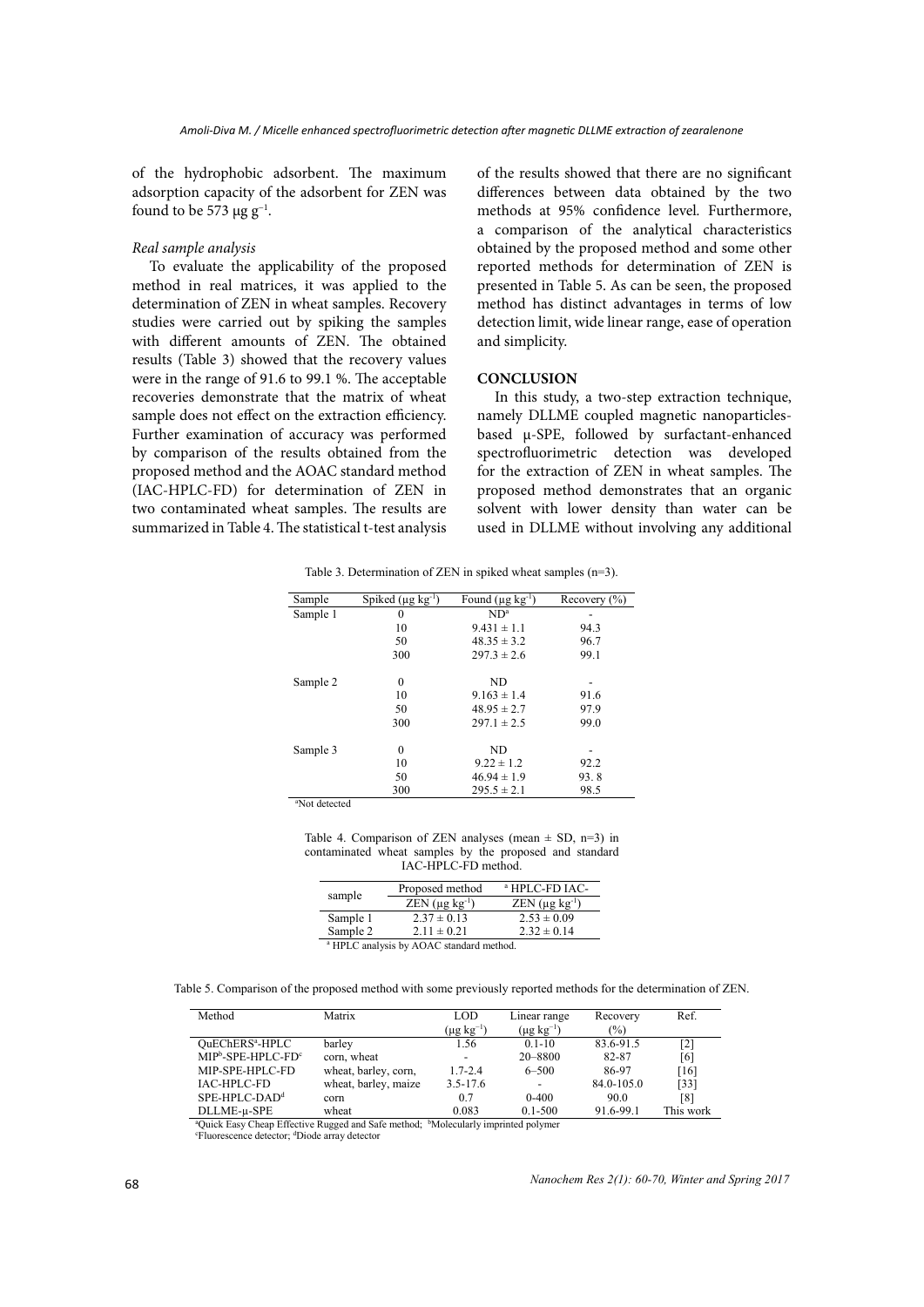handling procedure and apparatus by applying the hydrophobic magnetic nanoparticles to retrieve the extracting solvent of DLLME. The method has many advantages including simplicity for extraction, minimum organic solvent consumption, excellent enrichment in a short period of time, good repeatability and reproducibility for determination of ZEN, low cost and high accuracy. The good recoveries from real samples and the inherent sensitivity and selectivity of spectrofluorimetric method showed that the present method could be effectively used for determination of ZEN in wheat samples.

# **CONFLICT OF INTERESTS**

The authors declare that there is no conflict of interests regarding the publication of this paper.

### **REFERENCES**

- 1. [Appell M, Bosma WB. Effect of surfactants on the](http://www.sciencedirect.com/science/article/pii/S0022231311003346)  [spectrofluorimetric properties of zearalenone. Journal of](http://www.sciencedirect.com/science/article/pii/S0022231311003346)  [Luminescence. 2011;131\(11\):2330-4.](http://www.sciencedirect.com/science/article/pii/S0022231311003346)
- 2. [Wu J, Zhao R, Chen B, Yang M. Determination of zearalenone](http://www.sciencedirect.com/science/article/pii/S0308814610015876)  [in barley by high-performance liquid chromatography](http://www.sciencedirect.com/science/article/pii/S0308814610015876)  [coupled with evaporative light scattering detection and](http://www.sciencedirect.com/science/article/pii/S0308814610015876)  [natural occurrence of zearalenone in functional food. Food](http://www.sciencedirect.com/science/article/pii/S0308814610015876)  [Chemistry. 2011;126\(3\):1508-11.](http://www.sciencedirect.com/science/article/pii/S0308814610015876)
- 3. [Sekiyama BL, Ribeiro AB, Machinski PA, Machinski Junior](http://www.scielo.br/scielo.php?pid=S1517-83822005000300016&script=sci_arttext)  [M. Aflatoxins, ochratoxin A and zearalenone in maize](http://www.scielo.br/scielo.php?pid=S1517-83822005000300016&script=sci_arttext)[based food products. Brazilian Journal of Microbiology.](http://www.scielo.br/scielo.php?pid=S1517-83822005000300016&script=sci_arttext)  [2005;36\(3\):289-94.](http://www.scielo.br/scielo.php?pid=S1517-83822005000300016&script=sci_arttext)
- 4. [Kuzdraliński A, Solarska E, Muszyńska M. Deoxynivalenol](http://www.sciencedirect.com/science/article/pii/S0956713512003234)  [and zearalenone occurence in beers analysed by an enzyme](http://www.sciencedirect.com/science/article/pii/S0956713512003234)[linked immunosorbent assay method. Food Control.](http://www.sciencedirect.com/science/article/pii/S0956713512003234)  [2013;29\(1\):22-4.](http://www.sciencedirect.com/science/article/pii/S0956713512003234)
- 5. [Lucci P, Derrien D, Alix F, Pérollier C, Bayoudh S. Molecularly](http://www.sciencedirect.com/science/article/pii/S000326701000293X)  [imprinted polymer solid-phase extraction for detection of](http://www.sciencedirect.com/science/article/pii/S000326701000293X)  [zearalenone in cereal sample extracts. Analytica Chimica](http://www.sciencedirect.com/science/article/pii/S000326701000293X)  [Acta. 2010;672\(1\):15-9.](http://www.sciencedirect.com/science/article/pii/S000326701000293X)
- 6. [Urraca JL, Marazuela MD, Moreno-Bondi MC. Analysis for](http://www.sciencedirect.com/science/article/pii/S0003267004004271)  [zearalenone and α-zearalenol in cereals and swine feed using](http://www.sciencedirect.com/science/article/pii/S0003267004004271)  [accelerated solvent extraction and liquid chromatography](http://www.sciencedirect.com/science/article/pii/S0003267004004271)  [with fluorescence detection. Analytica Chimica Acta.](http://www.sciencedirect.com/science/article/pii/S0003267004004271)  [2004;524\(1\):175-83.](http://www.sciencedirect.com/science/article/pii/S0003267004004271)
- 7. [Briones-Reyes D, Gómez-Martinez L, Cueva-Rolón R.](http://www.sciencedirect.com/science/article/pii/S0308814605009295)  [Zearalenone contamination in corn for human consumption](http://www.sciencedirect.com/science/article/pii/S0308814605009295)  [in the state of Tlaxcala, Mexico. Food Chemistry.](http://www.sciencedirect.com/science/article/pii/S0308814605009295)  [2007;100\(2\):693-8.](http://www.sciencedirect.com/science/article/pii/S0308814605009295)
- 8. [Han Z, Ren Y, Zhou H, Luan L, Cai Z, Wu Y. A rapid method](http://www.sciencedirect.com/science/article/pii/S1570023210007841)  [for simultaneous determination of zearalenone, α-zearalenol,](http://www.sciencedirect.com/science/article/pii/S1570023210007841)  [β-zearalenol, zearalanone, α-zearalanol and β-zearalanol in](http://www.sciencedirect.com/science/article/pii/S1570023210007841)  [traditional Chinese medicines by ultra-high-performance](http://www.sciencedirect.com/science/article/pii/S1570023210007841)  [liquid chromatography–tandem mass spectrometry. Journal](http://www.sciencedirect.com/science/article/pii/S1570023210007841)  [of Chromatography B. 2011;879\(5\):411-20.](http://www.sciencedirect.com/science/article/pii/S1570023210007841)
- 9. [Fang G, Fan C, Liu H, Pan M, Zhu H, Wang S. A novel](http://dx.doi.org/10.1039/C3RA45172K)  [molecularly imprinted polymer on CdSe/ZnS quantum dots](http://dx.doi.org/10.1039/C3RA45172K)  [for highly selective optosensing of mycotoxin zearalenone in](http://dx.doi.org/10.1039/C3RA45172K)  [cereal samples. RSC Advances. 2014;4\(6\):2764-71.](http://dx.doi.org/10.1039/C3RA45172K)
- 10. [Li T, Kim BB, Shim W-B, Byun J-Y, Chung D-H, Shin Y-B, et](http://dx.doi.org/10.1080/00032719.2013.843186) [al. Homogeneous Fluorescence Resonance Energy Transfer](http://dx.doi.org/10.1080/00032719.2013.843186) [Immunoassay for the Determination of Zearalenone.](http://dx.doi.org/10.1080/00032719.2013.843186) [Analytical Letters. 2014;47\(3\):453-64.](http://dx.doi.org/10.1080/00032719.2013.843186)
- 11. [Wang L-L, Yu S, Yu M. Ultrasensitive and selective](http://www.sciencedirect.com/science/article/pii/S1386142512008025) [spectrofluorimetric determination of S-nitrosothiols](http://www.sciencedirect.com/science/article/pii/S1386142512008025) [by solid-phase extraction. Spectrochimica Acta Part A:](http://www.sciencedirect.com/science/article/pii/S1386142512008025) [Molecular and Biomolecular Spectroscopy. 2012;98:337-42.](http://www.sciencedirect.com/science/article/pii/S1386142512008025)
- 12. [Hashemi M, Taherimaslak Z, Rashidi S. Enhanced](http://www.sciencedirect.com/science/article/pii/S1386142514002959) [spectrofluorimetric determination of aflatoxin M1 in liquid](http://www.sciencedirect.com/science/article/pii/S1386142514002959) [milk after magnetic solid phase extraction. Spectrochimica](http://www.sciencedirect.com/science/article/pii/S1386142514002959) [Acta Part A: Molecular and Biomolecular Spectroscopy.](http://www.sciencedirect.com/science/article/pii/S1386142514002959) [2014;128:583-90.](http://www.sciencedirect.com/science/article/pii/S1386142514002959)
- 13. [Socas-Rodríguez B, Asensio-Ramos M, Hernández-](http://www.sciencedirect.com/science/article/pii/S0165993612003664)[Borges J, Herrera-Herrera AV, Rodríguez-Delgado MÁ.](http://www.sciencedirect.com/science/article/pii/S0165993612003664) [Chromatographic analysis of natural and synthetic](http://www.sciencedirect.com/science/article/pii/S0165993612003664) [estrogens in milk and dairy products. TrAC Trends in](http://www.sciencedirect.com/science/article/pii/S0165993612003664) [Analytical Chemistry. 2013;44:58-77.](http://www.sciencedirect.com/science/article/pii/S0165993612003664)
- 14. [Romero-González R, Martínez Vidal JL, Aguilera-Luiz MM,](http://dx.doi.org/10.1021/jf903154a) [Garrido Frenich A. Application of Conventional Solid-](http://dx.doi.org/10.1021/jf903154a)[Phase Extraction for Multimycotoxin Analysis in Beers by](http://dx.doi.org/10.1021/jf903154a) [Ultrahigh-Performance Liquid Chromatography−Tandem](http://dx.doi.org/10.1021/jf903154a) [Mass Spectrometry. Journal of Agricultural and Food](http://dx.doi.org/10.1021/jf903154a) [Chemistry. 2009;57\(20\):9385-92.](http://dx.doi.org/10.1021/jf903154a)
- 15. [Urraca JL, Marazuela MD, Moreno-Bondi MC. Molecularly](https://doi.org/10.1007/s00216-006-0343-3) [imprinted polymers applied to the clean-up of zearalenone](https://doi.org/10.1007/s00216-006-0343-3) [and α-zearalenol from cereal and swine feed sample extracts.](https://doi.org/10.1007/s00216-006-0343-3) [Analytical and Bioanalytical Chemistry. 2006;385\(7\):1155-](https://doi.org/10.1007/s00216-006-0343-3) [61.](https://doi.org/10.1007/s00216-006-0343-3)
- 16. [Desmarchelier A, Tessiot S, Bessaire T, Racault L, Fiorese E,](http://www.sciencedirect.com/science/article/pii/S0021967314002556) [Urbani A, et al. Combining the quick, easy, cheap, effective,](http://www.sciencedirect.com/science/article/pii/S0021967314002556) [rugged and safe approach and clean-up by immunoaffinity](http://www.sciencedirect.com/science/article/pii/S0021967314002556) [column for the analysis of 15 mycotoxins by isotope dilution](http://www.sciencedirect.com/science/article/pii/S0021967314002556) [liquid chromatography tandem mass spectrometry. Journal](http://www.sciencedirect.com/science/article/pii/S0021967314002556) [of Chromatography A. 2014;1337:75-84.](http://www.sciencedirect.com/science/article/pii/S0021967314002556)
- 17. [González-Peñas E, Leache C, Viscarret M, Pérez de Obanos](http://www.sciencedirect.com/science/article/pii/S0021967303020107) [A, Araguás C, López de Cerain A. Determination of](http://www.sciencedirect.com/science/article/pii/S0021967303020107) [ochratoxin A in wine using liquid-phase microextraction](http://www.sciencedirect.com/science/article/pii/S0021967303020107) [combined with liquid chromatography with fluorescence](http://www.sciencedirect.com/science/article/pii/S0021967303020107) [detection. Journal of Chromatography A. 2004;1025\(2\):163-](http://www.sciencedirect.com/science/article/pii/S0021967303020107) [8.](http://www.sciencedirect.com/science/article/pii/S0021967303020107)
- 18. [Mashhadizadeh MH, Amoli-Diva M, Pourghazi K. Magnetic](http://www.sciencedirect.com/science/article/pii/S0021967313016816) [nanoparticles solid phase extraction for determination](http://www.sciencedirect.com/science/article/pii/S0021967313016816) [of ochratoxin A in cereals using high-performance liquid](http://www.sciencedirect.com/science/article/pii/S0021967313016816) [chromatography with fluorescence detection. Journal of](http://www.sciencedirect.com/science/article/pii/S0021967313016816) [Chromatography A. 2013;1320:17-26.](http://www.sciencedirect.com/science/article/pii/S0021967313016816)
- 19. [Zhang Y, Zhang X, Jiao B. Determination of ten pyrethroids](http://www.sciencedirect.com/science/article/pii/S0308814614004191) [in various fruit juices: Comparison of dispersive liquid–](http://www.sciencedirect.com/science/article/pii/S0308814614004191) [liquid microextraction sample preparation and QuEChERS](http://www.sciencedirect.com/science/article/pii/S0308814614004191) [method combined with dispersive liquid–liquid](http://www.sciencedirect.com/science/article/pii/S0308814614004191) [microextraction. Food Chemistry. 2014;159:367-73.](http://www.sciencedirect.com/science/article/pii/S0308814614004191)
- 20. [Rezaee M, Yamini Y, Faraji M. Evolution of dispersive liquid–](http://www.sciencedirect.com/science/article/pii/S0021967309017750) [liquid microextraction method. Journal of Chromatography](http://www.sciencedirect.com/science/article/pii/S0021967309017750) [A. 2010;1217\(16\):2342-57.](http://www.sciencedirect.com/science/article/pii/S0021967309017750)
- 21. [Lai X, Ruan C, Liu R, Liu C. Application of ionic liquid](http://www.sciencedirect.com/science/article/pii/S0308814614005792)[based dispersive liquid–liquid microextraction for the](http://www.sciencedirect.com/science/article/pii/S0308814614005792) [analysis of ochratoxin A in rice wines. Food Chemistry.](http://www.sciencedirect.com/science/article/pii/S0308814614005792) [2014;161:317-22.](http://www.sciencedirect.com/science/article/pii/S0308814614005792)
- 22. [Hashemi M, Jahanshahi N, Habibi A. Application of](http://www.sciencedirect.com/science/article/pii/S001191641101037X) [ultrasound-assisted emulsification microextraction](http://www.sciencedirect.com/science/article/pii/S001191641101037X) [for determination of benzene, toluene, ethylbenzene](http://www.sciencedirect.com/science/article/pii/S001191641101037X) [and o-xylene in water samples by gas chromatography.](http://www.sciencedirect.com/science/article/pii/S001191641101037X)